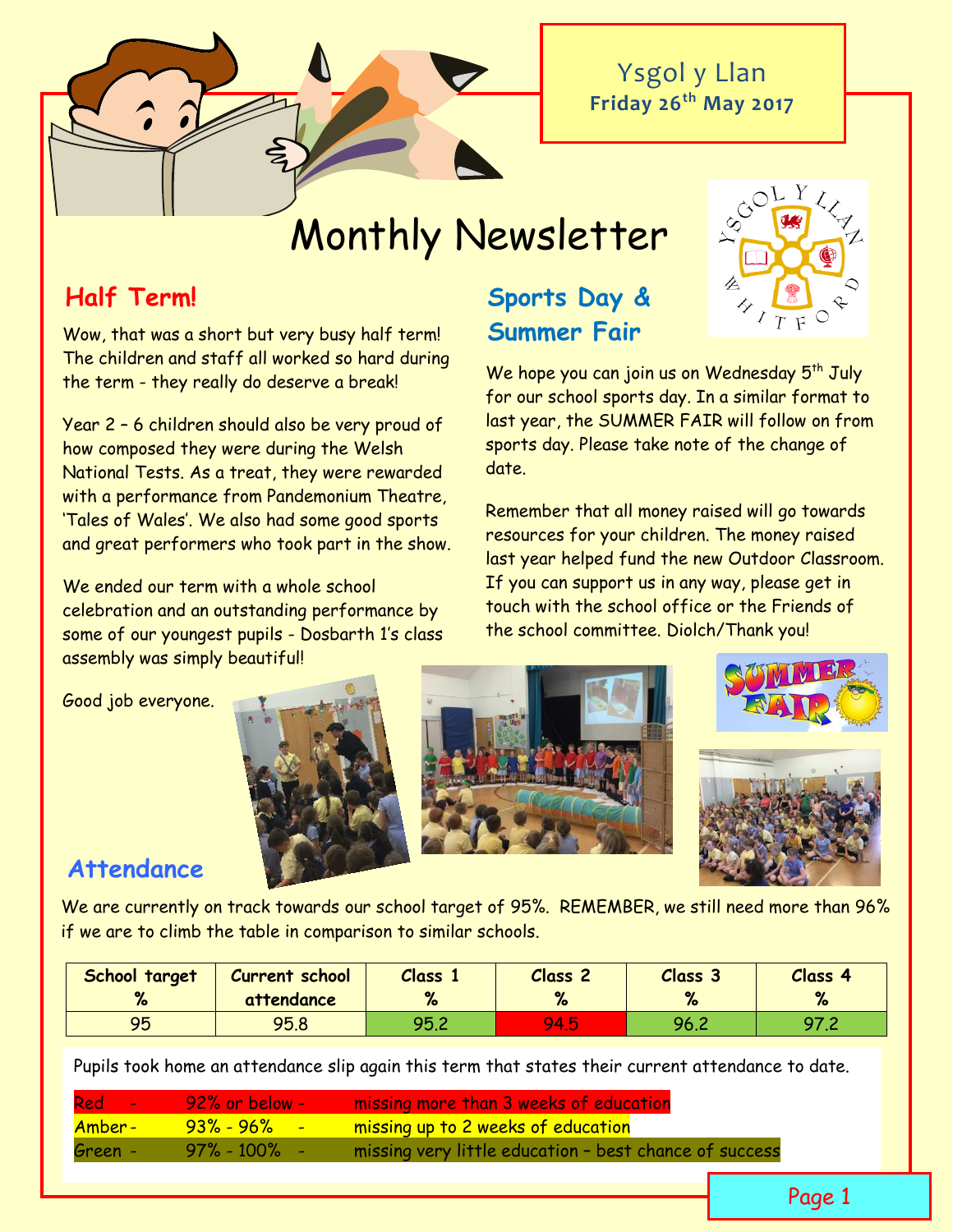# **Establishing CORE Values**

As part of RE and Collective Worship, our school teaches the Christian Values throughout school life. Along with other morals and values, these help to develop well-rounded pupils (spiritual, moral, social and cultural development).

Recently in school we have asked the children and staff for their opinions on these values. We hope to create a set of CORE values which are well known and apparent on a daily basis within school life. We would appreciate the views of our parents and governors before considering the results.

Therefore, please take a moment to discuss the values. All Values can be found on our website and additional information will be emailed with this newsletter.

#### <https://www.surveymonkey.co.uk/r/2VC39TS>

Many thanks for taking the time to contribute to school life.



#### **YEAR ONE/TWO DANCE FEST 2016**

**This is definitely a date for your diary. On Friday 23rd June at 6.30pm, Dosbarth 2 will be performing ON STAGE at Theatre Clwyd. Please come along and show them your support. Remember Reception last year… <http://www.ysgolyllan.co.uk/competitions.html>**

# **Garden Party, Round 2!**

As always, the parents of Ysgol y Llan are always happy to get involved with community projects. Parents have helped to build garden furniture and sheds, paint garden furniture and the outdoor classroom and help to develop our Goedwig (Forest Area).

On Saturday 3<sup>rd</sup> June at 9am, we invite you to our next 'Garden Party'. We'll be painting/treating some of the gates and doing some general garden work. Bring a brush and we'll supply the biscuits!  $\odot$ Please email the office if we can expect you on

the day.

Here's a pic from a previous gathering!



# **Estyn Inspection & Section 50**

As you know, we were recently informed that Ysgol y Llan is due to be inspected.

Estyn will be inspecting us between Monday 19th June and Thursday 22nd June 2017 and they want parents' and carers' views. Section 50 (Church in Wales Inspection will take place later in the term – date TBC).

Please share your views in confidence at [https://vir.estyn.gov.uk/questionnaires/pages/Pa](https://vir.estyn.gov.uk/questionnaires/pages/ParentLogin.aspx?lang=en-GB&id=08571) [rentLogin.aspx?lang=en-GB&id=08571](https://vir.estyn.gov.uk/questionnaires/pages/ParentLogin.aspx?lang=en-GB&id=08571)

This link will close midday on Tuesday 30<sup>th</sup> May. This date has been extended because we still need your views!

> Many thanks in advance. Diolch yn fawr iawn!

Information from Estyn can be found here [http://www.ysgolyllan.co.uk/uploads/6/0/9/8/60](http://www.ysgolyllan.co.uk/uploads/6/0/9/8/60987703/parents_leaflet_en.pdf) 987703/parents leaflet en.pdf